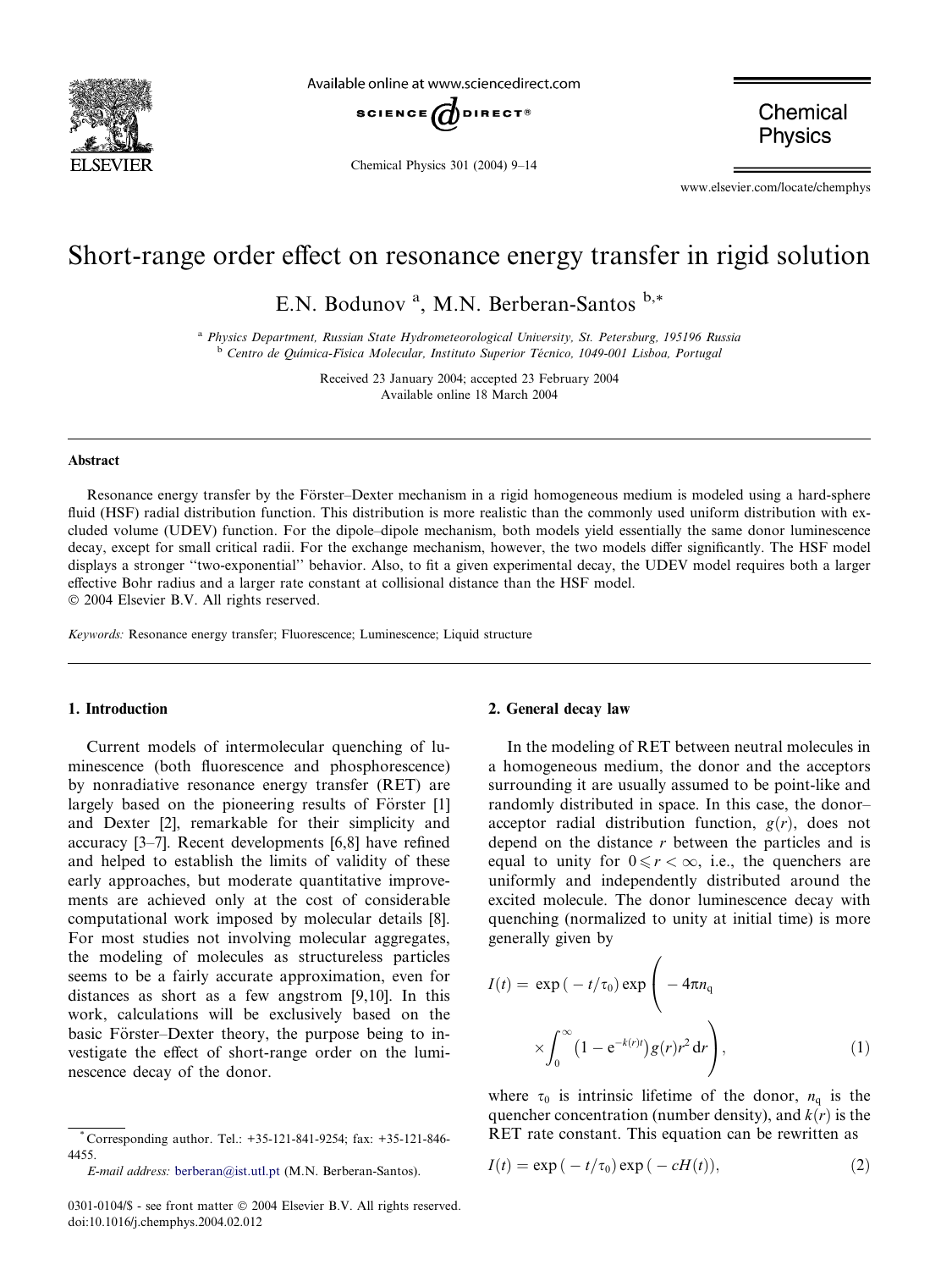where

$$
H(t) = 4\pi \int_{1}^{\infty} \left(1 - e^{-k(x)t}\right) g(x) x^2 dx,
$$
 (3)

and where  $c = n_q d^3$ ,  $x = r/d$  and d is the distance of closest approach, whenever  $d > 0$ . In the derivation of Eq. (1), it is supposed that the concentration of donor molecules is very small, and that donor and acceptor molecules do not diffuse significantly during the donor lifetime. In the case of RET by the dipole–dipole mechanism [1]

$$
k(r) = \frac{1}{\tau_0} \left(\frac{R_0}{r}\right)^6,\tag{4}
$$

where  $R_0$  is the critical or Förster radius, determined by the overlap of donor luminescence and acceptor absorption spectra, donor quantum yield, and refractive index of medium. The parameter  $R_0$  takes values between 10 and 70  $\AA$  [4–7].

For RET by the exchange mechanism [2],

$$
k(r) = k(0) \exp(-2r/L),\tag{5}
$$

where  $k(0)$  is the quenching rate for the zero distance between donor and acceptor and  $L$  is the so-called effective average Bohr radius. The exponential distance dependence of Eq. (5) results from the extent of spatial overlap of the electron clouds of excited molecule and quencher. The parameter  $L$ , initially introduced by Dexter [2] for RET between atoms by the exchange mechanism, originates from the simplified form of the electronic wave functions at large distances from the nuclei. In the molecular case, L is best regarded as an empirical parameter [11]. For RET by the exchange mechanism, L was reported to take values between 0.7 and 6 Å [11,12], a typical value being ca. 1.5 Å.

Eqs. (4) and (5) are only approximate. Apart from the above mentioned deviations to the basic tenets of the Förster–Dexter formalism, the true rate constants are not only functions of relative distance but also of relative orientation. In the following, an isotropic interaction will be assumed for simplicity.

#### 3. Finite size of the molecules

Molecules are also not point particles. The problem of RET between particles of finite size was first considered by Rikenglaz and Rozman [13,14]. The molecules were modeled as spheres, and the distance of closest approach d was taken to be identical to the collisional radius. The radial distribution function used by these authors was the unit step function, i.e. a uniform distribution was assumed for distances larger than  $d$ ,

$$
g(r) = \begin{cases} 0 & \text{if } r < d, \\ 1 & \text{if } r > d. \end{cases} \tag{6}
$$

This model will be called the uniform distribution with excluded volume, UDEV. Taking into account Eq. (6), Eq. (3) becomes

$$
H_{\text{UDEV}}(t) = 4\pi \int_{1}^{\infty} (1 - e^{-k(x)t}) x^2 dx.
$$
 (7)

Note that the excluded volume is accounted in a proper way only for the donor–acceptor pair. Acceptors are still assumed to be independently distributed. This means that the model will not be adequate for very high acceptor concentrations [15–18].

Both the dipole–dipole [13] and exchange [14] mechanisms of RET were investigated in connection with this distribution. For the last case, it is preferable to rewrite the rate constant of RET, Eq.  $(5)$ , as  $[11]$ 

$$
k(r) = k_0 \exp\left[-\frac{2(r-d)}{L}\right]
$$
  
=  $\frac{1}{\tau_0} \exp\left[\gamma - \frac{2(r/d-1)}{L/d}\right].$  (8)

Now,  $k_0$  is the quenching rate constant for the distance of closest approach, and  $\gamma$  is a dimensionless parameter defined as  $\gamma = \ln (k_0 \tau_0)$ . This parameter takes values from  $-3$  to 20 [11,13,14,19], depending on the system. Note that a low value of  $\gamma$  can result either from a low absolute quenching effect (low  $k_0$ ), or from a short intrinsic lifetime  $\tau_0$ . Likewise, a high value of  $\gamma$  can result either from a high absolute quenching effect (high  $k_0$ ), or from a long intrinsic lifetime  $\tau_0$ .

It is well known that the introduction of a distance of closest approach according to Eq. (6) leads to an exponential decay for short times  $(k(d)t \ll 1$  in Eq. (7)). For long times, there are no noticeable differences between the decays with  $d = 0$  and  $d > 0$ .

#### 4. The hard-sphere fluid

In fact, the radial distribution function is a more complicated function of distance than a step function, Eq. (6). In liquids and molecular glasses, and even in the absence of a coulombic or van der Waals potential, a short-range order exists owing simply to the finite size of the molecules, and the radial distribution function has a damped oscillatory shape (see Fig. 1). If the density of fluid decreases, the amplitude of the oscillations decreases. The radial distribution function approaches the step function shape (UDEV model) only for a dilute gas. Several fluid models exist for the evaluation of  $g(r)$ . The simplest one is that of hard-spheres [20]. The hardsphere fluid (HSF) was namely used in [21,22] in the study of the rate constant of diffusion-controlled reactions,  $k(t)$ . It was shown that the time dependence of the reaction rate is the same as for the step function Eq. (6), reaction rate is the same as for the step runction Eq. (0),<br>with  $k(t) = \alpha + \beta \sqrt{t}$  but the two parameters,  $\alpha$  and  $\beta$ , have more realistic values.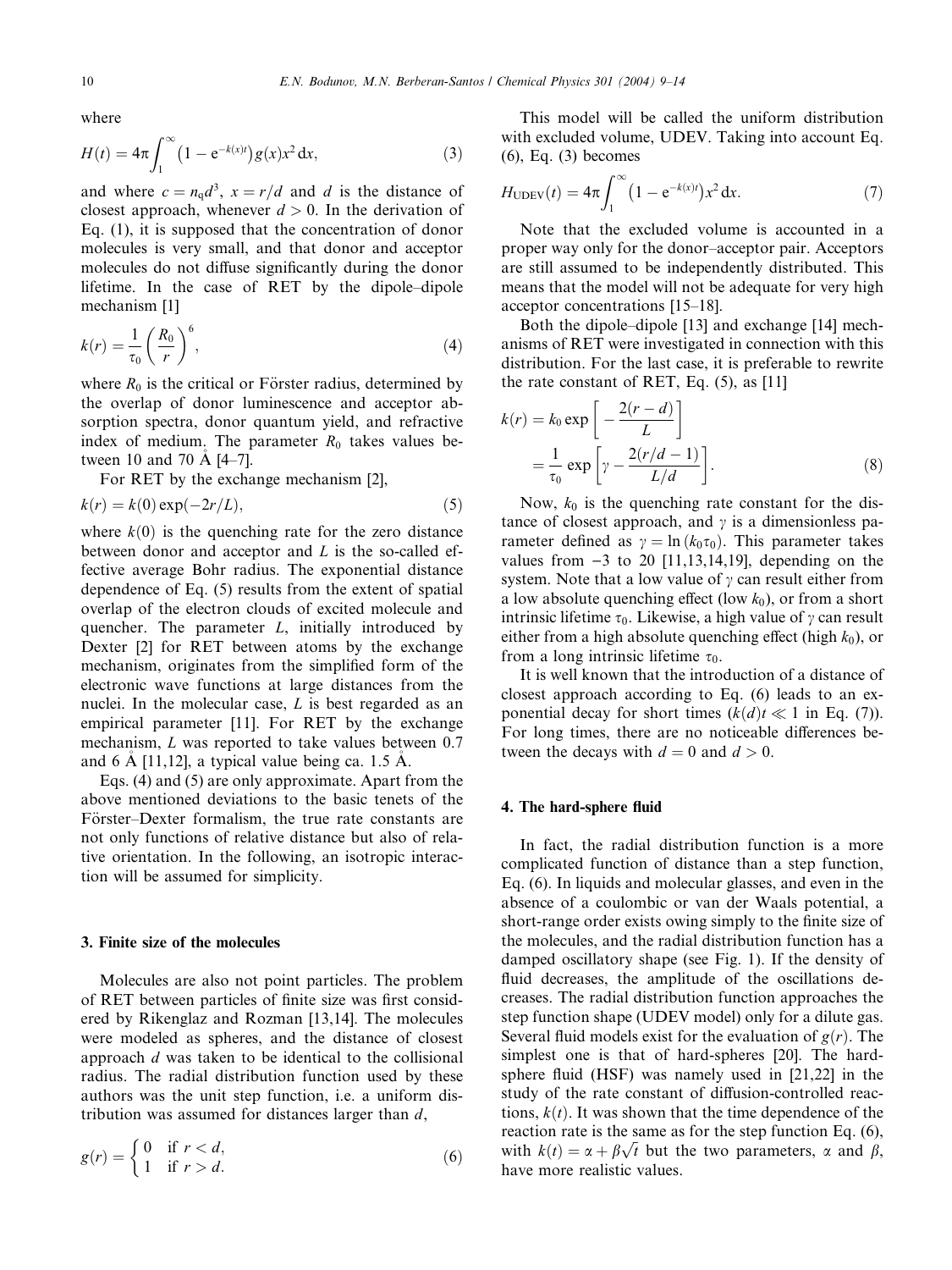

Fig. 1. Hard-sphere fluid (HSF) radial distribution function,  $g(r)$ , for fluid densities  $\rho = 0.5$  (1), 0.8 (2), and 1.1 (3).

To compute the luminescence decay Eq. (1), the appropriate radial distribution function  $g(r)$  for the acceptors surrounding the donor must be used. This function was investigated for several models of liquid structure. We will use the hard-sphere fluid (HSF) model [20] owing to the following reasons. First, this model is the natural next step after modeling RET with the UDEV model. Second, the HSF has been investigated in detail: analytical solutions for  $g(r)$  [23–28] and its Laplace transform [23] are known, and tables of  $g(r)$  for different values of fluid density are available [26,29,30]. Third, the computed  $g(r)$  for hard-spheres has an overall good agreement with simulation data, although some discrepancies are observed, especially at the highest densities [29,31].

In this paper, we will use the detailed tables given in [26]. The radial distribution function for several values of fluid dimensionless (or reduced) density  $\rho$ , where

$$
\rho = nd^3,\tag{9}
$$

n and d being the number density and the hard-sphere diameter of fluid molecules, respectively, is shown in Fig. 1.

The reduced density  $\rho$  is connected to the packing density,  $\eta$ , which is the fraction of the volume occupied by the spheres, by

$$
\rho = -\frac{6}{\pi}\eta,\tag{10}
$$

hence for the most compact lattice packing possible in three-dimensional space (face-centered cubic packing, three-dimensional space (tace-centered cubic packing,<br>hexagonal close-packing) [32], where  $\eta = \pi/3\sqrt{2} \approx 0.74$ , one has  $\rho = 1.41$ , while for a cubic lattice, where  $n = \pi/6 \approx 0.52$ ,  $\rho = 1.00$ . For random close packing,  $\eta \leqslant 0.64$  [33], hence  $\rho \leqslant 1.22$ .

There is a simple analytical solution for  $g(r)$  at  $r = d$ [25],

$$
g(d) = \frac{1 + \eta/2}{(1 - \eta)^2}.
$$
\n(11)

To simplify the calculations, we will suppose that donor, acceptor, and solvent molecules are all spherical molecules with a common diameter, d. In this case, the radial distribution functions for the donor–acceptor pair in Eq. (3), and for a HSF coincide. For the calculations,  $g(r)$  for  $\rho = 0.8$  and 1.1 is used. At these fluid densities, there is a marked difference between the step function Eq. (6) and  $g(r)$  for a HSF: from Eq. (11) and [26],  $g(d) \approx 3.58$  for  $\rho = 0.8$  and  $g(d) \approx 7.16$  for  $\rho = 1.1$ . Also, the hard-sphere solid and fluid phases are in thermodynamic equilibrium over a density interval from 0.943 to 1.04 [30,34].

# 5. Dipole–dipole mechanism

For a uniform distribution of point-like molecules (UDP model,  $g(r) = 1$  for all r) and for the dipole–dipole interaction, it is well known that  $H(t)$  in Eq. (3) takes the form

$$
H_{\rm UDP}(t) = \frac{4\pi^{3/2}}{3} \left(\frac{R_0}{d}\right)^3 \left(\frac{t}{\tau_0}\right)^{1/2}.
$$
 (12)

Calculation of the donor luminescence decay according to the HSF model shows that a noticeable difference between the HSF and UDP models is observed only if  $R_0/d < 2$  (see Fig. 2 where  $R_0 = 8$   $\AA$ ,  $d = 5$   $\AA$ , and  $\rho = 1.1$  are used). This difference practically disappears if the value of  $R_0$  used in Eq. (12) is but slightly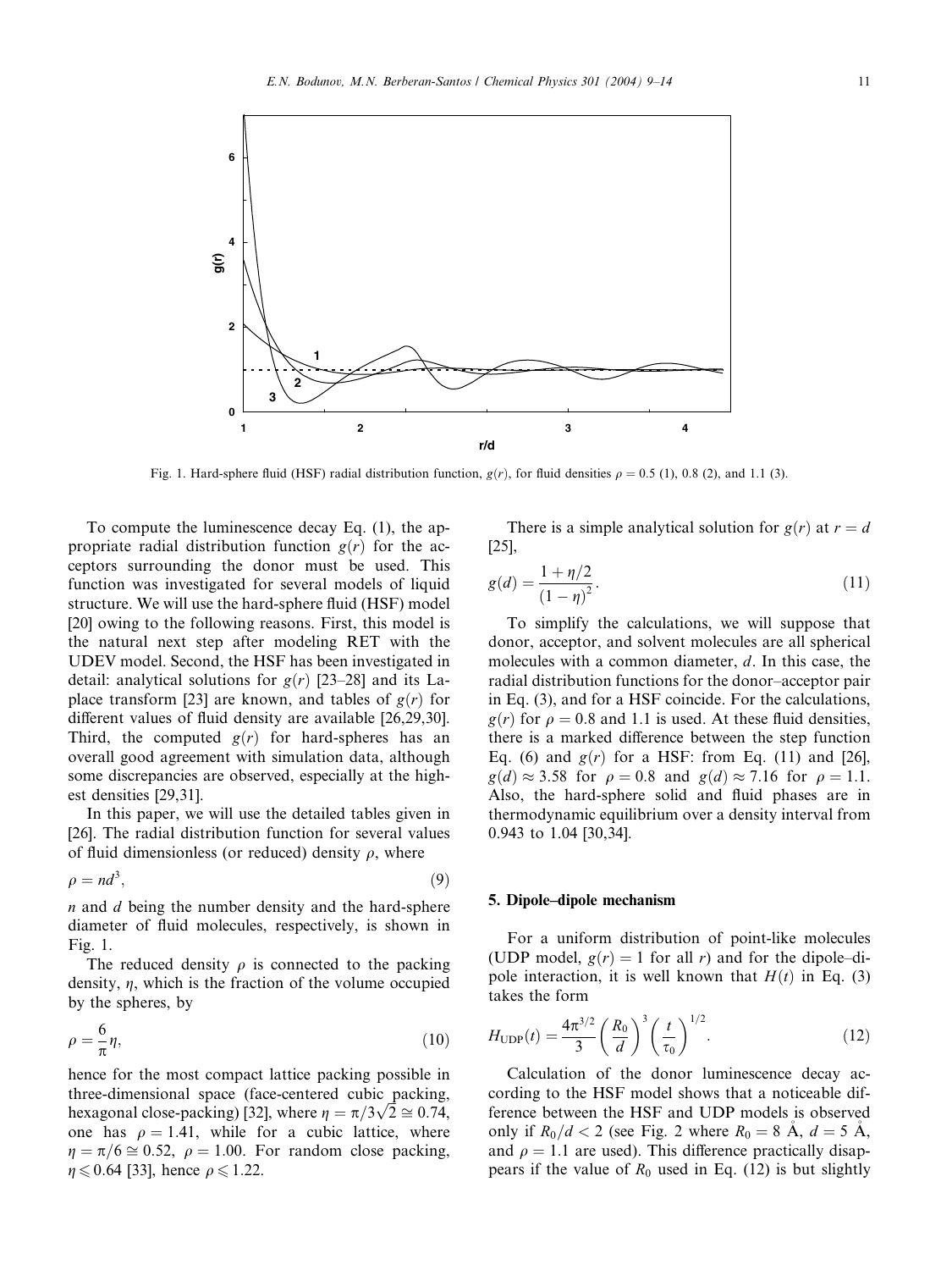

Fig. 2. Function  $H(t)$  calculated for the dipole–dipole mechanism and for three different radial distribution functions. HSF model with density  $\rho = 1.1, d = 5 \text{ Å}, R_0 = 8 \text{ Å}$  (solid line); UDP model,  $R_0 = 8 \text{ Å}$  (dashed line) and  $R_0 = 7.9 \text{ Å}$  (dotted line).

decreased (e.g. from 8 to 7.9  $\AA$  in the case of the parameters used in Fig. 2).

The difference is more pronounced between the UDEV and the HSF models (Fig. 3). In this case, the Förster radius  $R_0$  in Eq. (12) must be decreased from 8 to 7.7  $\AA$  (other parameters being the same as in Fig. 3) to suppress the difference between the two decays in the time interval  $0 < t/\tau_0 < 3$ .

The fact that the HSF model is closer to the UDP model than to the UDEV model results from the shape of the HSF radial distribution function. This function oscillates around 1 in a damped fashion, see Fig. 1, with values initially below unity  $(g(r) = 0$  for  $0 < r < d$ ) and then above unity  $(g(r) > 1$  for  $d \le r < 1.3 d$ , which results in a nearly complete cancellation of effects.

# 6. Exchange mechanism

Recently [11], the UDEV model for fluorescence quenching with exponential distance dependence was studied in detail. It was shown that the parameters  $L, d$ and  $\gamma$  were correlated, and cannot be independently determined from a fluorescence decay. At most it is possible to determine L and  $\gamma$ , while fixing d. Three different regimes were also identified: weak ( $\gamma$  < 2), in-



Fig. 3. Function  $H(t)$  calculated for the dipole–dipole mechanism and for the HSF model with density  $\rho = 1.1$ ,  $d = 5$  Å,  $R_0 = 8$  Å (solid line); UDEV model,  $d = 5 \text{ Å}$ ,  $R_0 = 8 \text{ Å}$  (dashed line) and  $R_0 = 7.7 \text{ Å}$  (dotted line).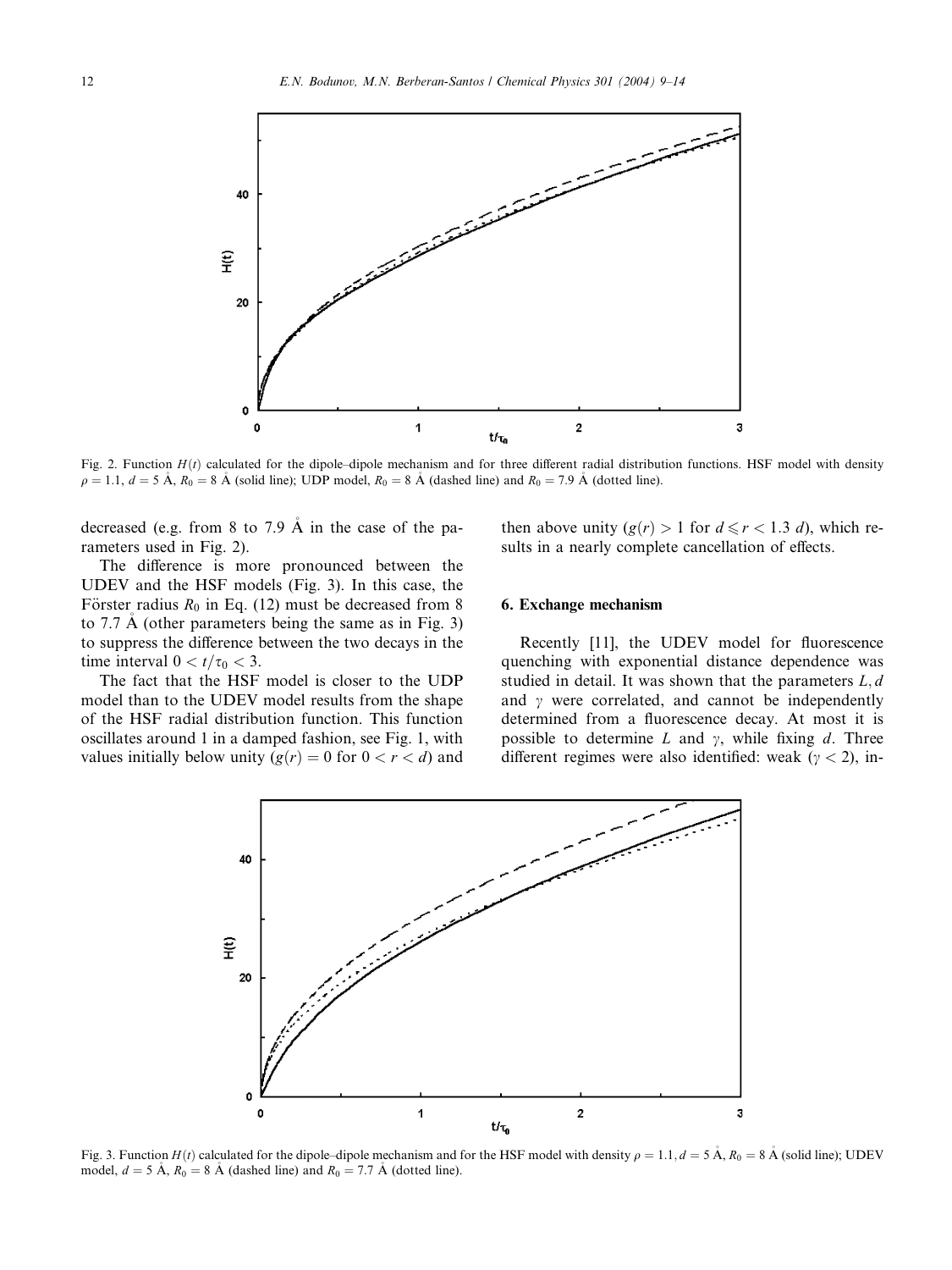termediate  $(2 < \gamma < 5)$ , and strong  $(\gamma > 5)$  quenching. Following [11], we will also consider such three cases. Namely, in our numerical calculation, we will use values  $\gamma = -2$ , 4, and 10 and  $L/d = 0.2$ , 0.5, and 0.8 as typical experimental values [4,11,19].

The HSF radial distribution function for  $\rho = 0.8$  and 1.1 is used. To simplify the comparison procedure (and in order not to take into account the effect of quencher concentration, c), only the function  $H(t)$  is investigated. The function  $H_{\text{UDEV}}(t)$  will be called "theoretical", and the function  $H_{HSF}(t)$  "experimental".

In the weak quenching limit,  $H(t)$  is almost a linear function of time. Assuming that the experimental precision is such that a linear expansion suffices, the experimental decay (HSF) becomes

$$
H(t) = H_{\text{HSF}}(t) \approx 4\pi \frac{t}{\tau_0} e^{\gamma_0} \int_1^{\infty} e^{-2(x-1)/b_0} g(x) x^2 dx, \qquad (13)
$$

and the theoretical one (UDEV),

$$
H(t) = 4\pi H_{\text{UDEV}}(t) \approx \frac{t}{\tau_0} e^{\gamma} \frac{1}{4} b (2 + 2b + b^2). \tag{14}
$$

As can be seen,  $H_{HSF}(t)$ , can be fitted equally well by  $H_{\text{UDEV}}(t)$  for a continuous set of parameters  $\gamma$  and  $L/d$ . For example, if  $\rho = 1.1$ ,  $\gamma_0 = -2$ , and  $L_0/d = 0.2$ , the theoretical curve fitting the experimental one can be obtained using sets of parameters from  $\gamma = -0.49$ ,  $L/d = 0.18$ } to  $\{\gamma = -6.4, L/d = 20\}$ . Only when a quadratic term in time is introduced, does this correlation disappear [11].

In the intermediate case, the theoretical and experimental functions are no longer linear, and no satisfactory fit of the HSF decay with the UDEV model is possible in general. There is indeed a strong difference at short times in most cases (see Fig. 4). This difference depends on fluid concentration and decreases with the decrease of fluid density. The decay according to the HSF model has in general a marked two-exponential behavior, and the existence of a fast transient in the decay, not fully described by the UDEV model, is a sign of the existence of short-range order.

In the strong quenching limit ( $\gamma_0 \geq 10$  and  $L_0/d \geq 0.2$ or  $\gamma_0 \ge 4$  and  $L_0/d \ge 0.5$ ), the experimental decays can be well fitted but the pairs of parameters  $(\gamma_0, L_0/d)$  and  $(v, L/d)$  are different. This difference is nevertheless not large, and decreases with the increase of the values of the parameters. For example, if  $\gamma_0 = 4$ ,  $L_0/d = 0.5$  in experimental decay, then  $\gamma = 4.3, L/d = 0.49$  for the theoretical one. If  $\gamma_0 = 10, L_0/d = 0.8$  then  $\gamma = 10.09$ ,  $L_0/d = 0.8$ . The precisions of the obtained values are- $\pm 0.05$  for  $\gamma$  and  $\pm 0.01$  for  $L/d$ . Note that in the strong quenching limit, the obtained values are not dependent on the fluid concentration. They are quantitatively the same for  $\rho = 0.8$  and 1.1, although  $g(d)$  for these fluid densities differ nearly by a factor of two, see Eq. (11). The situation approaches in this limit what was already observed for the dipole–dipole case in Section 3.

In [11], two molecular pairs were experimentally studied in rigid glasses at 77 K by picosecond singlephoton timing:  $C_{70}$ -bromobenzene and phenanthrene– iodide. In these systems the quenching of fluorescence occurs by the external heavy-atom effect, but the distance dependence is similar to that of the exchange mechanism. In the first system, the very different size of solvent (7:2 (v/v) methylcyclohexane–toluene) and one of the solute molecules  $(C_{70})$  makes questionable the application of the HSF model as developed here, where solvent and solute are assumed to have identical size.



Fig. 4. Function  $H(t)$  calculated for the exchange mechanism according to the HSF model ( $\rho = 1.1$ ,  $d = 5$  Å,  $\gamma_0 = 4$ ,  $L_0/d = 0.2$ , solid line) and to the UDEV model  $(d = \dot{5} \text{ Å}, \gamma = 7.9, L/d = 0.13, \text{dotted line}$ . Parameters  $\gamma = 7.9$  and  $L/d = 0.13$  of the dotted curve are chosen to bring together the two decays as much as possible.